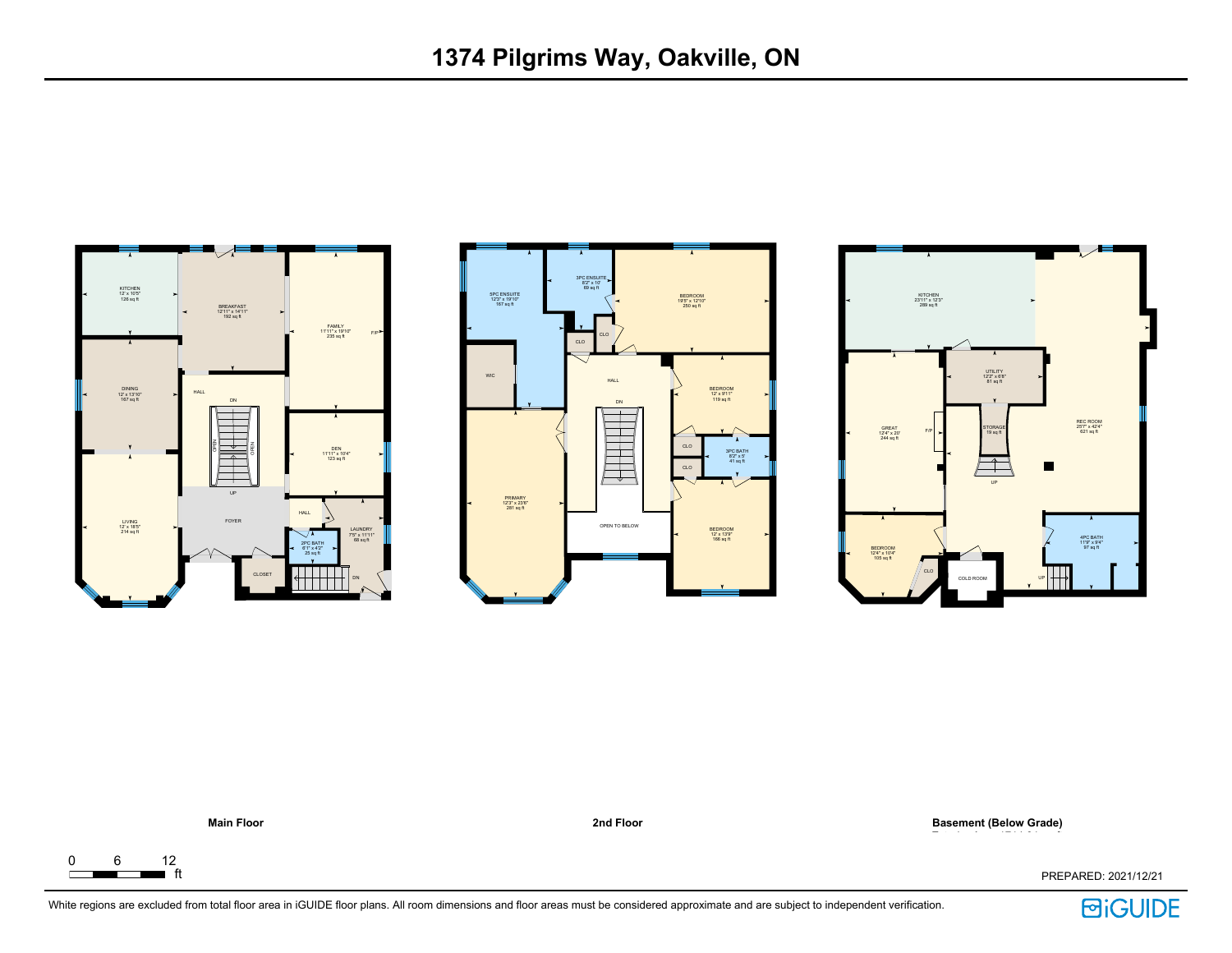## **1374 Pilgrims Way, Oakville, ON**

**Main Floor** 



0 4 8

ft PREPARED: 2021/12/21 <sup>N</sup>



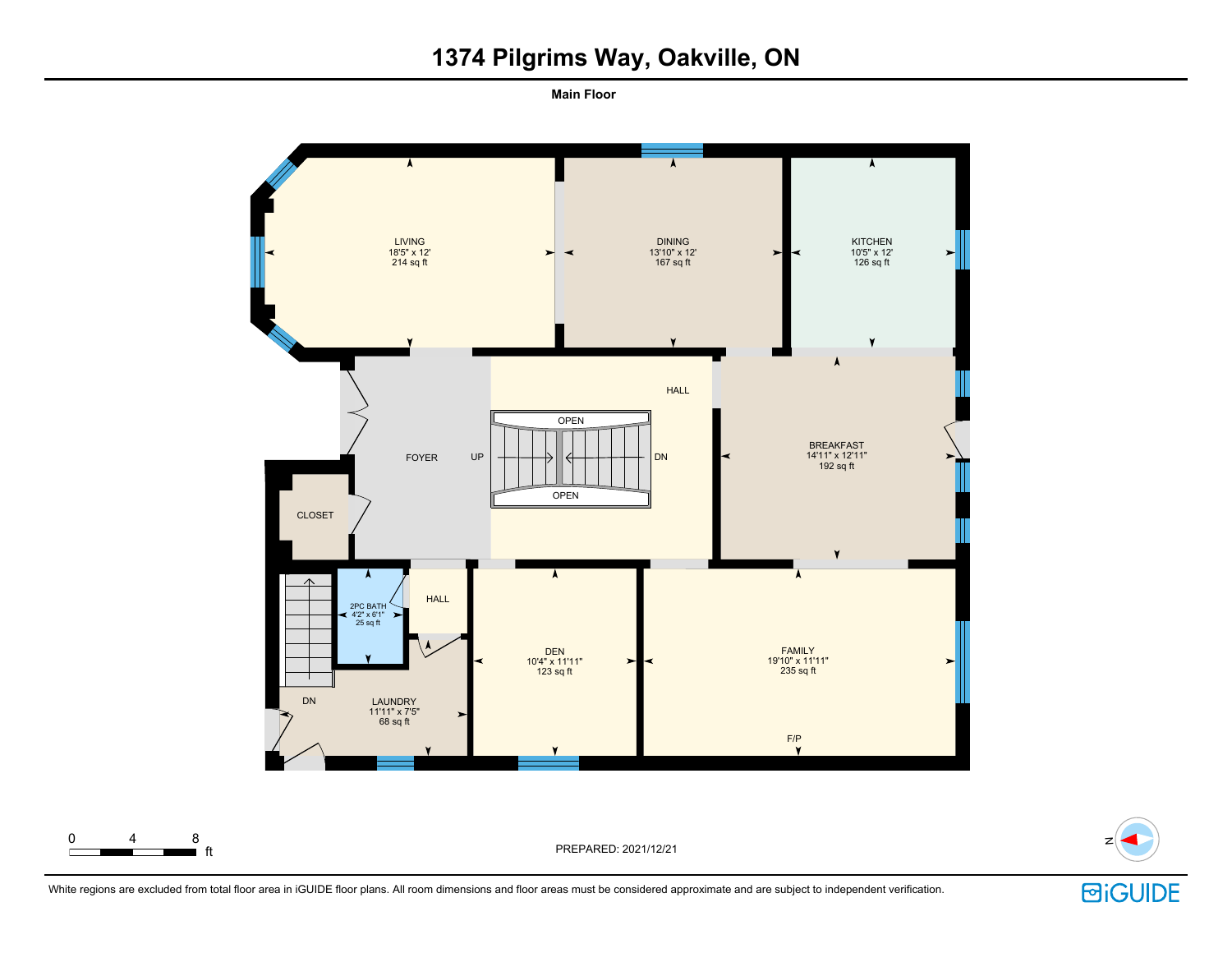## **1374 Pilgrims Way, Oakville, ON**

**2nd Floor** 







**回iGUIDE**